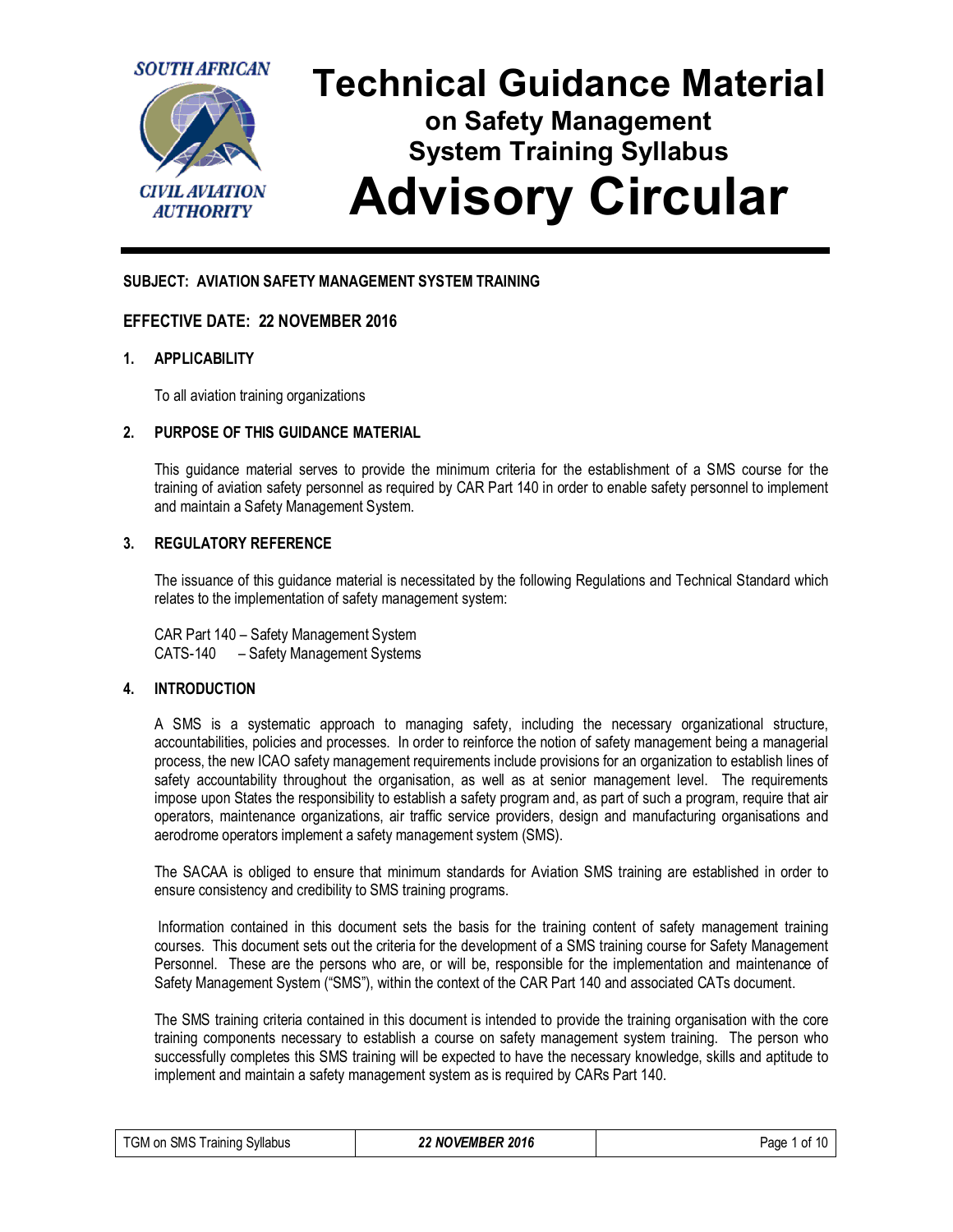The criteria should not be seen as limiting further expansion of the training course beyond these minimum recommended components.

# **5. OVERVIEW**

A training course for Safety Management Personnel ("the Course") should be developed and presented at a level to teach the Safety personnel how to design, implement and maintain a SMS.

With an insight of the job skills required of modern-day aviation safety person the following is proposed as a training basis for the minimum standard of aviation safety personnel. The basis of this proposed safety management course is ICAO Doc 9859 Safety Management Manual (SMM) third Edition.

### **6. AIM OF THE TRAINING COURSE**

The aim of the Aviation Safety Management System training course is to provide the student with the necessary knowledge, skills and aptitude in developing, implementing and managing a Safety Management System, as well as measuring its performance in a medium to large aviation company.

### **7. COURSE GOALS**

The goals of the Safety Management Systems (SMS) Course are to:

- a. Develop the student's knowledge of safety management concepts and ICAO Standards and Recommended Practices (SARPs) on Safety Management as per ICAO Annex 19 and ICAO Doc 9859.
- b. Develop the student's knowledge to oversee the implementation of the key components of a basic SMS, in compliance with the CARs Part 140.

The SMS Course should address the following four general requirements of SMS:

- a. Safety policy and objectives.
- b. Safety risk management.
- c. Safety assurance.
- d. Safety promotion.

### **8. COURSE CONTENT**

The Training Course should address the following seven modules. Each module should be taught as a separate unit of study with reference to the overview above. However, it is important that Safety personnel learn how each module works in conjunction with every other module. Problem based (Case Study) learning is encouraged.

The method for training is not prescribed and is left to the discretion of the training organisation. The adequacy of the methodology used would however be audited by the SACAA during their certification and subsequent surveillance audits.

The following training reference material is required as a minimum, but any additional training reference material would be left to the discretion of the training organisation, to be approved by the SACAA.

### **9. TRAINING REFERENCE MATERIAL**

Minimum required:

- a. ICAO Annex 19 (1st amendment)
- b. ICAO Doc 9859, third edition
- c. CAR 140,
- d. CATS Part 140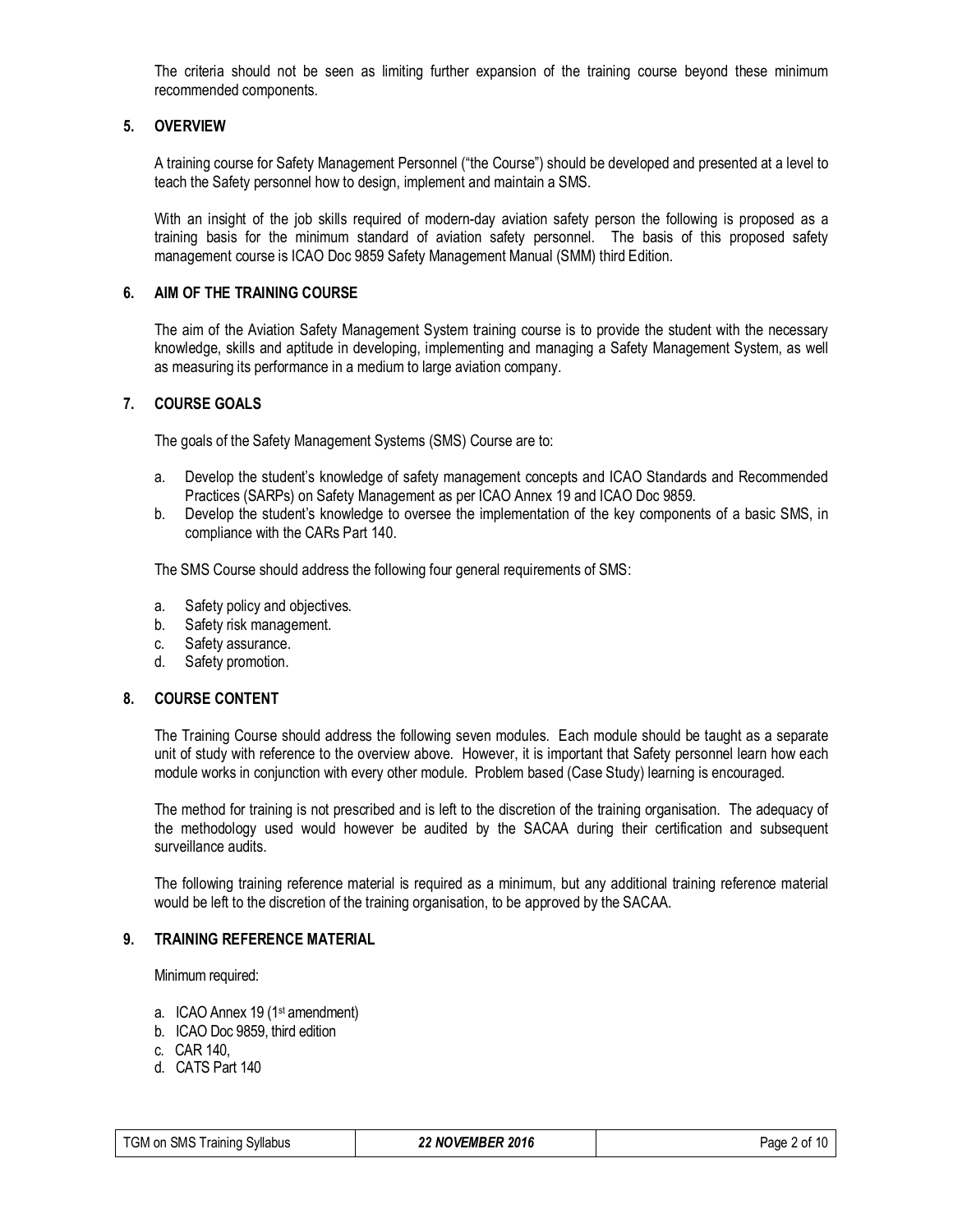# **10. ASSESSMENT METHODS**

Participants should be assessed by a combination of the following:

- a. Knowledge based questions
- b. Problem based questions
- c. Practical exercises

### **11. PASS MARK**

Minimum pass mark of 70 % must be attained by all participants.

# **12. COURSE DURATION**

Training must be over 5 days at a minimum or 40hours.

# **13. INSTRUCTOR REQUIREMENTS**

A person presenting SMS training must have relevant experience which at a minimum includes:

- a. Basic and advanced SMS course
- b. Train the trainer course
- c. Lesson planning experience
- d. Presentation skills

### **MODULE ONE – Safety Management Fundamentals**

#### **Module Rationale**

This module will provide participants with knowledge on fundamental safety management principles and concepts, including the influence of human as well as organizational factors in safety management.

| <b>Sections</b>                                                    | <b>Topics to be covered</b>                                                                                                                   | Minimum number<br>of questions | <b>Suggested</b><br><b>SMM</b> reference |
|--------------------------------------------------------------------|-----------------------------------------------------------------------------------------------------------------------------------------------|--------------------------------|------------------------------------------|
| Section 1 – Concept of<br>safety                                   | Fundamental safety management concepts<br>from the ICAO SMM (ICAO Doc 9859)                                                                   |                                | 2.1                                      |
| Section 2 - Evolution of<br>safety                                 | Evolution of safety thinking                                                                                                                  |                                | 2.2                                      |
| Section 3 - Accident<br>Concept of accident causation<br>causation |                                                                                                                                               | 2                              | 2.3                                      |
| Section 4 - People, context<br>and safety                          | SHEL(L) Model                                                                                                                                 | $\overline{2}$                 | 2.4<br>Fig 2-5                           |
| Section 5 - Error and<br>violation                                 | Types of errors<br>Error reduction strategies<br><b>Violations</b>                                                                            | 3                              | 2.5                                      |
| Section 6 - Safety culture                                         | Organizational culture<br>Professional culture<br>Reporting culture<br>Safety culture and organization risk profile<br>Healthy safety culture | 4                              | 2.6                                      |
| Section 7 - Management<br>Production and protection<br>dilemma     |                                                                                                                                               |                                | 2.7                                      |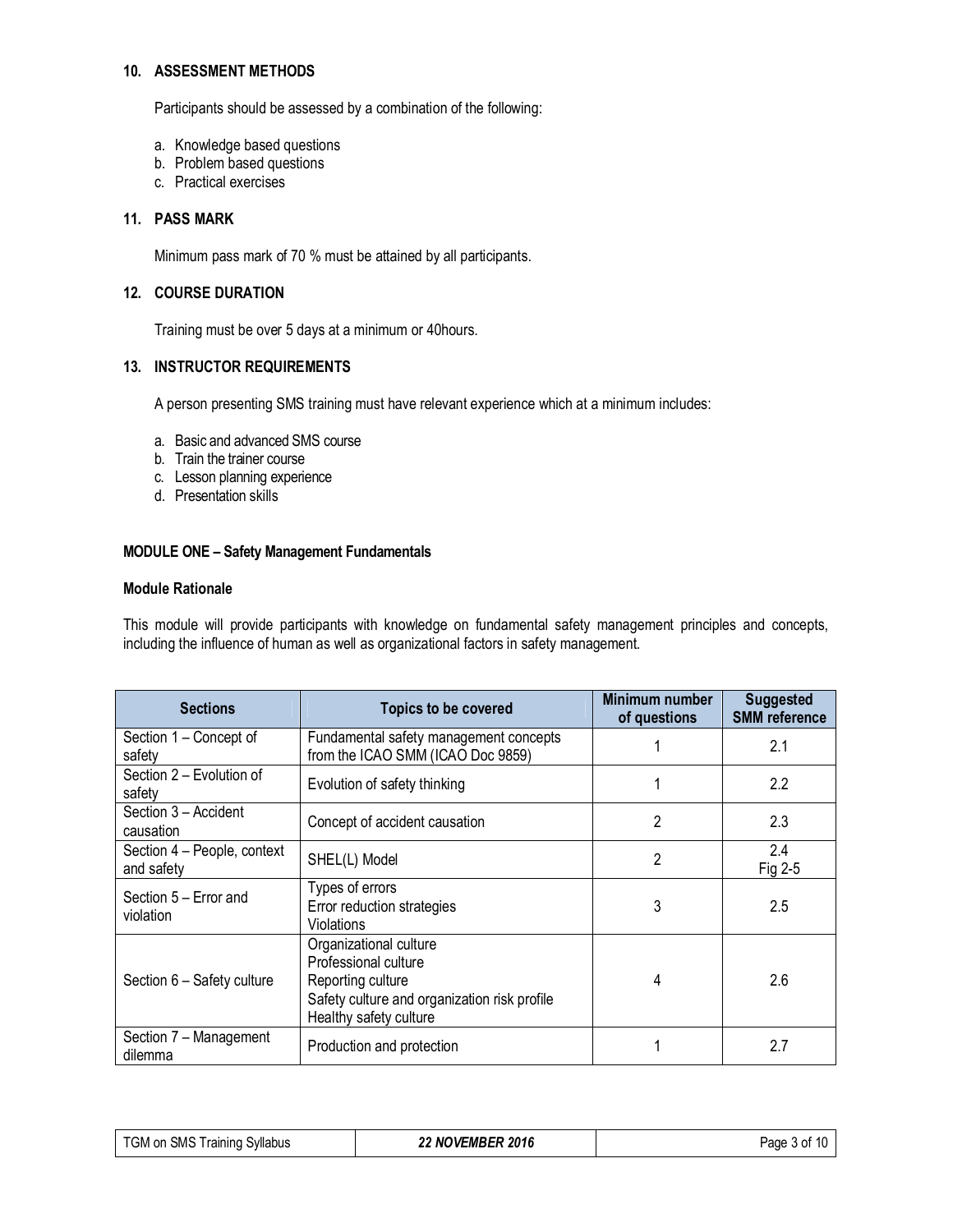# **MODULE TWO – Hazard identification, safety risk management and safety reporting**

# **Module Rationale**

The purpose of this module is to familiarize participants with hazard identification concepts and safety reporting requirements.

| <b>Sections</b>                                    | <b>Topics to be covered</b>                                                                                                                                                                                                                                                | Minimum number<br>of questions | <b>Suggested</b><br><b>SMM</b> reference                                                   |
|----------------------------------------------------|----------------------------------------------------------------------------------------------------------------------------------------------------------------------------------------------------------------------------------------------------------------------------|--------------------------------|--------------------------------------------------------------------------------------------|
| Section 1 - Safety reporting<br>and investigation  | Safety reporting systems<br>Effective safety reporting characteristics<br>Investigation of accidents and incidents<br>Integration of safety investigation and HIRM<br>process                                                                                              | 3                              | 2.10<br>Fig 2-7<br>2.10.5<br>2.10.7                                                        |
| Section 2 - Safety data<br>collection and analysis | Safety data quality<br>Safety data types<br>Safety data analysis<br>Analytical methods and tools<br>Safety information systems requirements<br>Considerations for protection of safety data<br>Safety information indicators<br>Purpose of safety data analysis and SPIs   | 2                              | 2.11.1<br>2.11.10<br>2.11.13<br>Fig 2-7<br>2.11.19<br>2.12.1<br>2.12                       |
| Section 3 - Hazard<br><b>Identification</b>        | Hazard identification<br>Understanding hazards and consequences<br>Hazards, threats and unsafe situations<br>Hazard identification methodologies<br>Difference between aviation and OHSE hazards<br>Hazards management and documentation<br>Hazard prioritization          | 4                              | 2.13.8<br>2.13.12<br>2.13.11<br>2.13.12<br>2.15.5<br>App 3 to Chap 2                       |
| Section 4 - Safety Risk<br>Mitigation              | Safety risks<br>Safety risk probability<br>Safety risk severity<br>Safety risk index<br>Safety risk tolerability<br>Safety risk management (ALARP)<br>Risk mitigation and documentation<br>Human factors and risk mitigation<br>Risk mitigation and cost benefit analysis. | 4                              | 2.14.2<br>2.14.3<br>2.14.7<br>Fig 2-13<br>2.14.9<br>Fig 2-14<br>2.15.5<br>2.15.6<br>2.17.7 |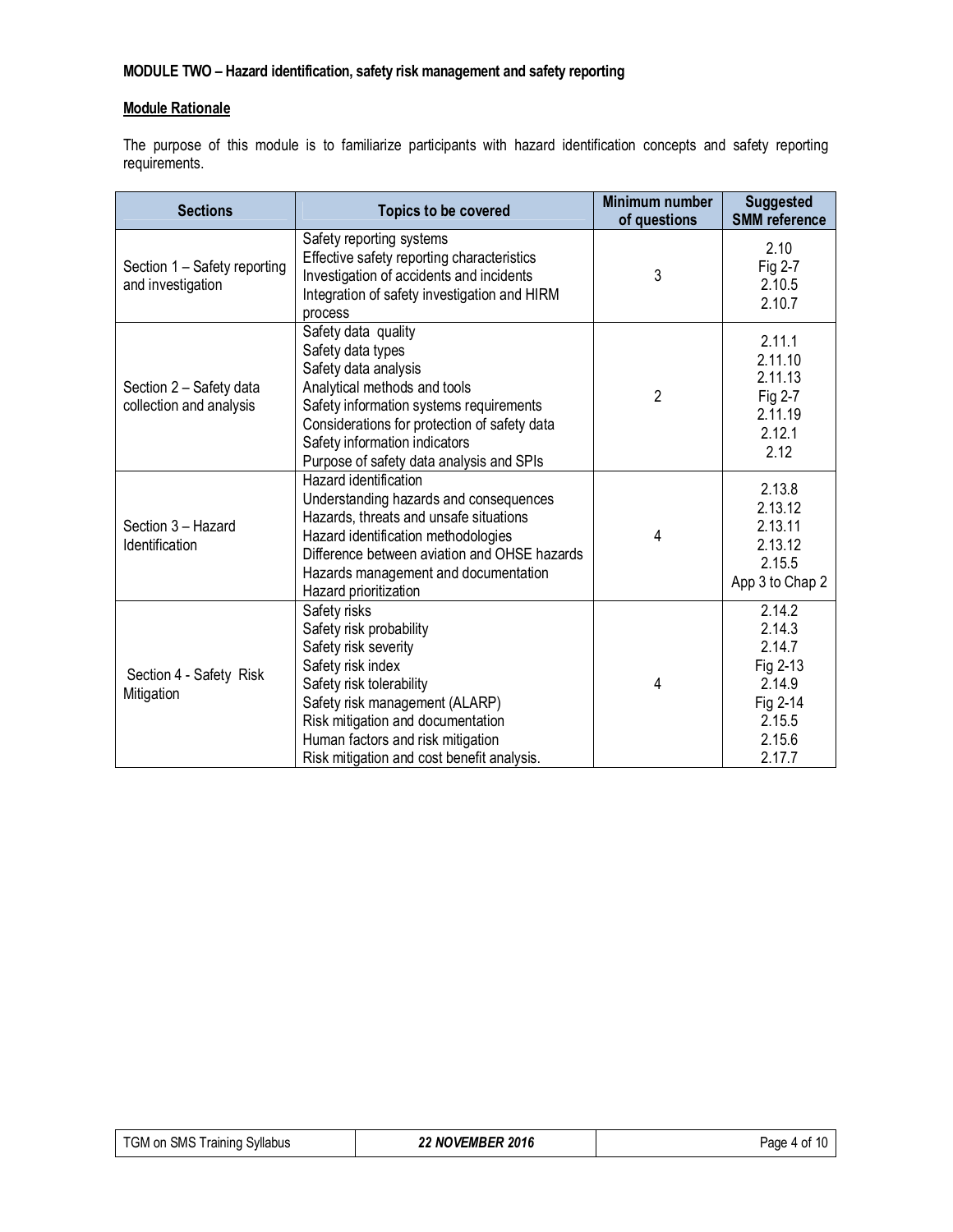# **MODULE THREE – Safety Management Standards and Recommended Practices (SARPs) – ICAO Annex 19**

# **Module Rationale**

The purpose of this module is to familiarize participants on Annex 19 SARPS on the State safety management responsibilities, including the implementation of the State Safety Program and the requirement for service providers to implement a SMS.

| <b>Sections</b>                                                                                                                                             | <b>Topics to be covered</b>                                                                                                                                                                                                                                                                                                                                                                                                                                                                                                                                              |   | <b>Suggested</b><br><b>SMM</b> reference     |
|-------------------------------------------------------------------------------------------------------------------------------------------------------------|--------------------------------------------------------------------------------------------------------------------------------------------------------------------------------------------------------------------------------------------------------------------------------------------------------------------------------------------------------------------------------------------------------------------------------------------------------------------------------------------------------------------------------------------------------------------------|---|----------------------------------------------|
| Section 1 - state safety<br>management<br>responsibilities                                                                                                  | State safety management responsibilities (SSP)<br>Acceptable level of safety performance (ALoSP)<br>SMS requirements for service providers<br>SMS requirements for international general aviation                                                                                                                                                                                                                                                                                                                                                                        | 1 | 3.2<br>4.3.5.1<br>4.2.19<br>Annex 19         |
| SSP components and elements<br>State safety policy and objectives<br>Section 2 - SSP<br>State safety risk management<br>framework<br>State safety assurance |                                                                                                                                                                                                                                                                                                                                                                                                                                                                                                                                                                          | 4 | 4.2<br>4.2.3<br>4.2.16<br>4.2.24<br>4.2.38   |
| Section 3 - SMS<br>Framework                                                                                                                                | State safety promotion<br>SMS regulatory framework<br>Safety policy and objectives<br>Safety policy and accountabilities<br>Appointment of key safety personnel<br>Coordination of emergency response planning<br>SMS documentation<br>Safety risk management<br>Hazard identification<br>Safety risk assessment and mitigation<br>Safety assurance<br>Safety performance monitoring and measurement<br>Management of change<br>Continuous improvement of SMS<br>Safety promotion<br>Training and education<br>Safety communication<br>SMS acceptance and accountability |   | CAR Part 140<br>5.3                          |
| Section 4 - Prescriptive<br>and performance based<br>requirements                                                                                           | Understanding risk based - performance based<br>requirements<br>Requirements for performance based requirements<br>Baseline and equivalent level of safety<br>Performance based monitoring and measurement<br>Auditing performance based requirements                                                                                                                                                                                                                                                                                                                    | 3 | 2.16<br>2.16.5<br>2.16.6<br>2.16.7<br>2.16.8 |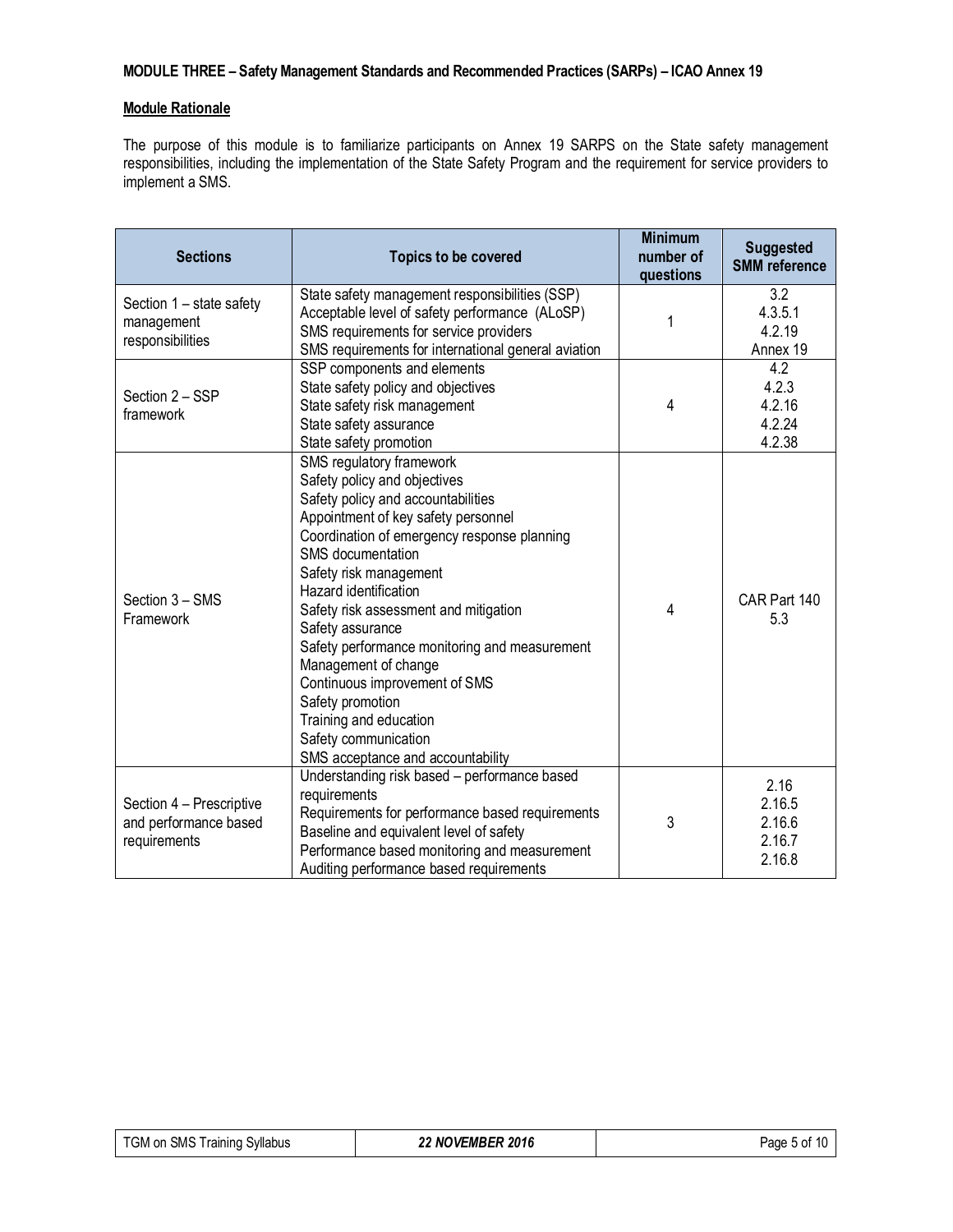# **MODULE FOUR – Safety Data**

### **Module Rationale**

The purpose of this module is to familiarize participants on safety data collection, analysis, exchange and safety data protection provisions.

| <b>Sections</b>                                                 | <b>Topics to be covered</b>                                                                                                                                                                                                                                                | Minimum number<br>of questions | <b>Suggested</b><br><b>SMM</b> reference |
|-----------------------------------------------------------------|----------------------------------------------------------------------------------------------------------------------------------------------------------------------------------------------------------------------------------------------------------------------------|--------------------------------|------------------------------------------|
| Section 1 - Safety data<br>collection, analysis and<br>exchange | Safety data collection<br>Safety data analysis<br>Safety data protection<br>Safety information exchange                                                                                                                                                                    | 3                              | Annex 19 Att.<br>(Amndt 1)               |
| Section 2-Guidance for<br>safety information<br>protection      | Purpose of safety information protection<br>General safety information protection principles<br>Principles of protection<br>Principles of exception<br>Public disclosure<br>Responsibility of the custodian of safety<br>information<br>Protection of recorded information | 2                              | Annex 19 Att.<br>(Amndt 1)               |
| Section 3-Integration of<br>management systems                  | Management systems<br>Benefits of integration<br>SMS and QMS integration                                                                                                                                                                                                   | 2                              | 5.4.2                                    |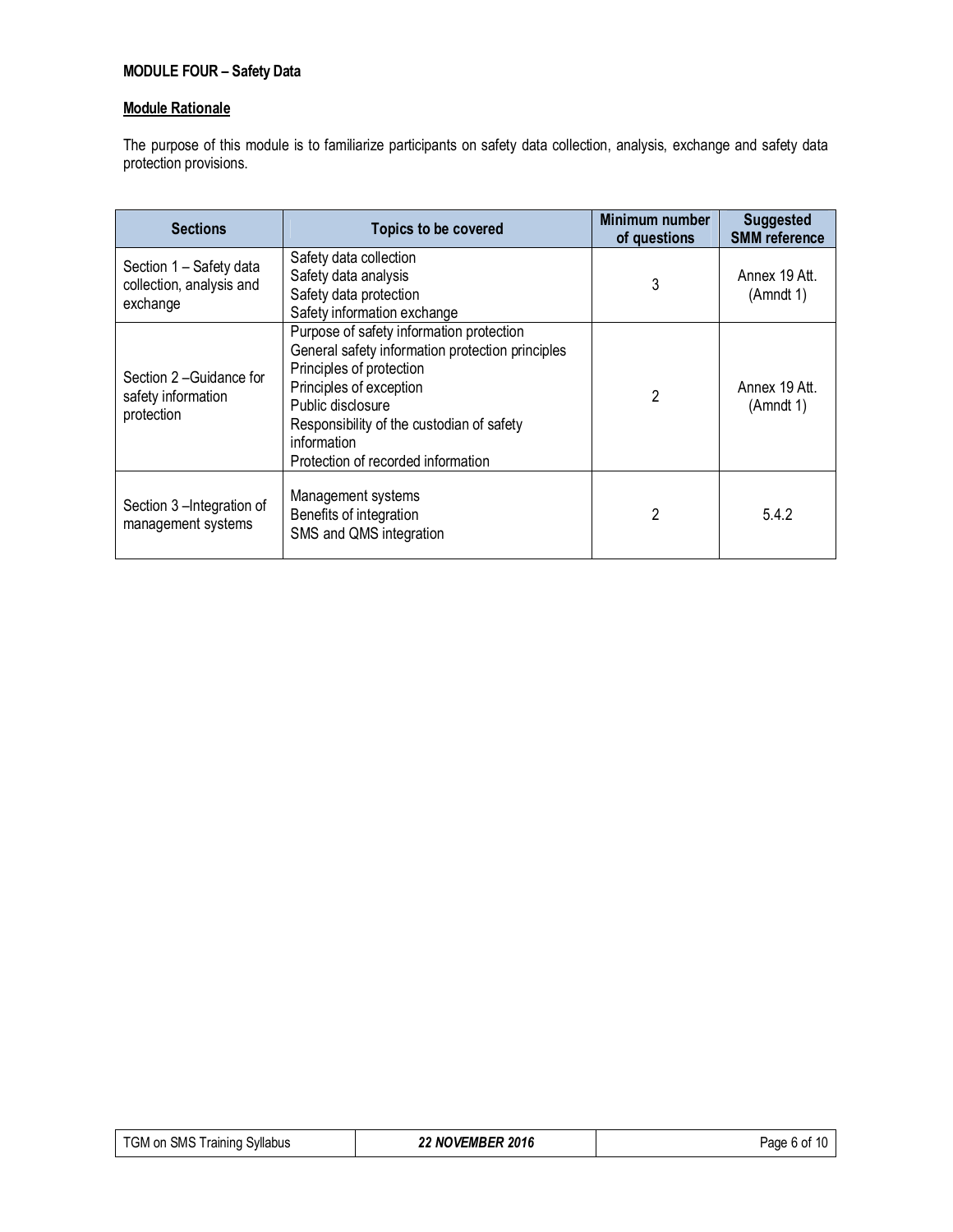# **MODULE FIVE – SMS Implementation**

# **Module Rationale.**

The purpose of this module is to provide the participant with the necessary knowledge and competency to implement and administrate a Safety Management System (SMS)

| <b>Sections</b>                                                                                                                                                                                                                                                                                                                      | <b>Topics to be covered</b>                                                                                                                                                                                                                                                                                                      | <b>Minimum</b><br>number of<br>questions | <b>Suggested</b><br><b>SMM</b> reference |
|--------------------------------------------------------------------------------------------------------------------------------------------------------------------------------------------------------------------------------------------------------------------------------------------------------------------------------------|----------------------------------------------------------------------------------------------------------------------------------------------------------------------------------------------------------------------------------------------------------------------------------------------------------------------------------|------------------------------------------|------------------------------------------|
| Section 1 - SMS<br>Organization and<br>accountabilities                                                                                                                                                                                                                                                                              | Identification of SMS accountable executive<br>Appointment of project team and coordinator<br>Definition of Terms of Reference for SMS Implementation<br>team<br>Establishment of SMS applicability/scope<br>Establishment of safety management responsibilities and<br>accountabilities<br>Identification of SMS/Safety manager | 3                                        | <b>SMS Element</b><br>1.2                |
| Section 2 - SMS<br>gap analysis                                                                                                                                                                                                                                                                                                      | Performance of SMS gap analysis<br>Identification of action tasks<br>Review organizational structure, safety accountabilities and<br>procedures                                                                                                                                                                                  |                                          | Appendix 7 to<br>Chapter 5               |
| Development of SMS implementation plan<br>Section 3 - SMS<br>Verification of phased implementation<br>Activation of phase 1/2/3/4 implementation tasks<br>Implementation<br>Monitoring of task implementation                                                                                                                        |                                                                                                                                                                                                                                                                                                                                  | 3                                        | Table 5-A7-2                             |
| Section 4 - SMS<br>Integration                                                                                                                                                                                                                                                                                                       | Integration of SMS with QMS<br>Integration of SMS with other relevant management systems<br>Definition of external SMS interfaces                                                                                                                                                                                                | 3                                        | 5.4.2                                    |
| Development of SMS documentation<br>Section 5 - SMS<br>Approval and agreement of SMS manual<br>manual and records<br>Initiation of SMS records keeping system                                                                                                                                                                        |                                                                                                                                                                                                                                                                                                                                  | 3                                        | Appendix 4 to<br>Chapter 5               |
| Initiation of SMS/Safety committee<br>Recommendation of SMS/safety committee schedule and<br>Section 6 - SMS<br>agenda to SMS accountable executive<br>Committee and<br>Establishment of a permanent SMS administration<br>Administration<br>function/office<br>Initiation of Departmental Safety Action Groups where<br>appropriate |                                                                                                                                                                                                                                                                                                                                  | 3                                        | 5.3.32-33                                |
| Section 7 - Safety<br>Development of safety policy statement<br>policy and<br>Development of safety objectives<br>objectives                                                                                                                                                                                                         |                                                                                                                                                                                                                                                                                                                                  | 3                                        | <b>SMS Component</b>                     |
| Section 8-<br>Initiation of organization's ERP<br>Emergency<br>Coordination of ERP with relevant external organizations<br>response planning                                                                                                                                                                                         |                                                                                                                                                                                                                                                                                                                                  | 3                                        | Appendix 3 to<br>Chapter 5               |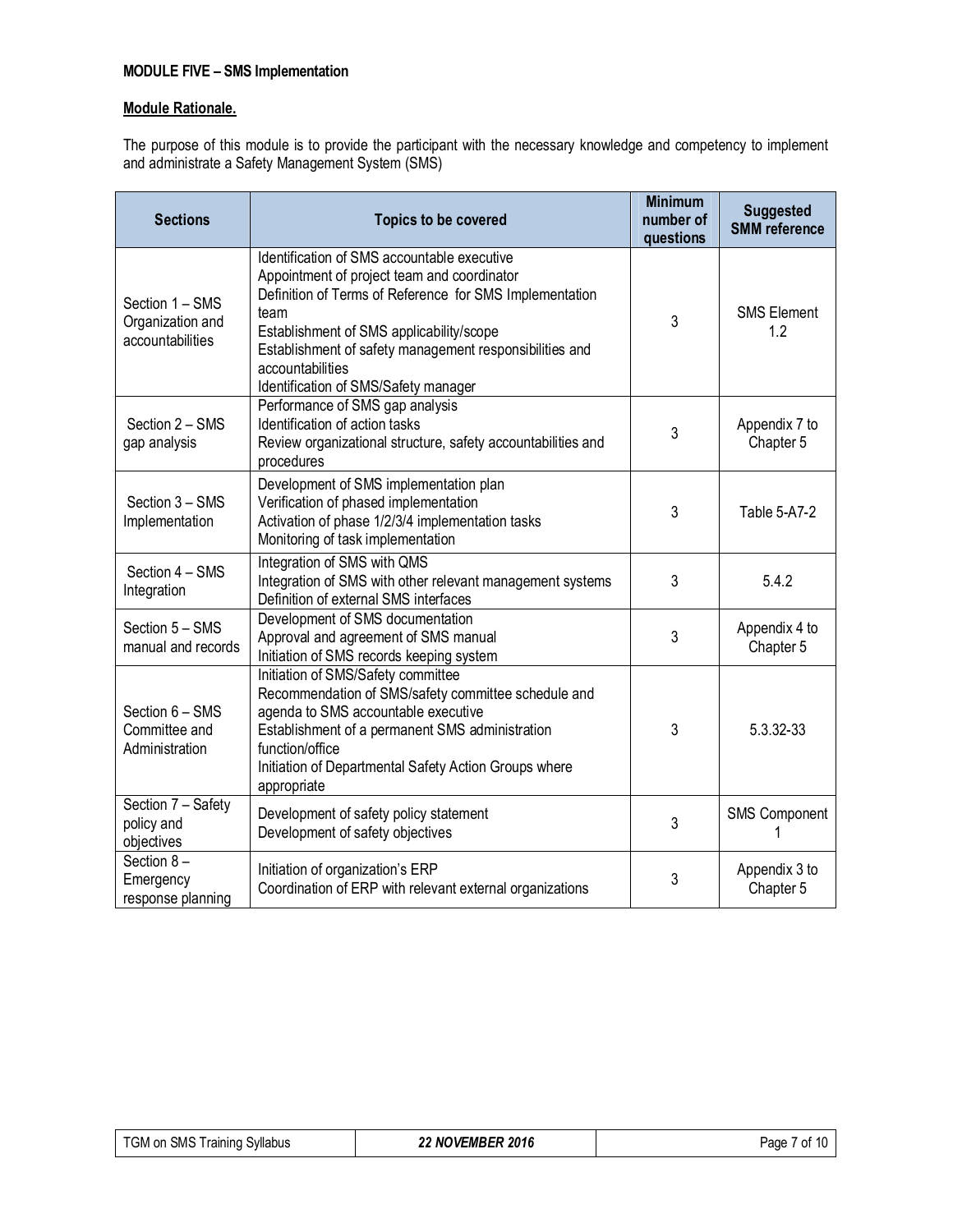# **MODULE SIX – SMS Implementation**

# **Module Rationale.**

The purpose of this module is to provide the participant with the necessary knowledge and competency to implement and administrate a Safety Management System (SMS)

| <b>Sections</b><br><b>Topics to be covered</b>                                                                                                                                                                                                                                                     |                                                                                                                                                                                                                                                                                                                                                                                                                                                                                                                                                                                                      | <b>Minimum</b><br>number of<br>questions | <b>Suggested</b><br><b>SMM</b> reference                 |
|----------------------------------------------------------------------------------------------------------------------------------------------------------------------------------------------------------------------------------------------------------------------------------------------------|------------------------------------------------------------------------------------------------------------------------------------------------------------------------------------------------------------------------------------------------------------------------------------------------------------------------------------------------------------------------------------------------------------------------------------------------------------------------------------------------------------------------------------------------------------------------------------------------------|------------------------------------------|----------------------------------------------------------|
| Section 1 - Hazard<br>Identification and<br>voluntary reporting<br>system                                                                                                                                                                                                                          | Hazard identification from occurrence notification<br>reports<br>Hazard identification from occurrence investigation<br>process<br>Hazard identification from internal voluntary reporting<br>systems<br>Hazard identification from review of aviation equipment<br>and processes<br>Hazard identification during safety/quality surveillance<br>processes<br>Hazard identification from operational monitoring<br>system data review<br>Establishment of supplementary hazard survey<br>programmes<br>Establishment of central hazards register<br>Establishment of hazard prioritization procedure | 3                                        | Appendix 2 to<br>Chapter 2<br>Appendix 3 to<br>Chapter 2 |
| Section 3 - safety<br>risk mitigation                                                                                                                                                                                                                                                              | Establishment of risk mitigation procedure<br>Establishment of safety risk mitigation documentation<br>Definition of SRM approval processes                                                                                                                                                                                                                                                                                                                                                                                                                                                          | 3                                        | Appendix 2 to<br>Chapter 2                               |
| Section 4-<br>Management of<br>Establishment of management of change procedures<br>change                                                                                                                                                                                                          |                                                                                                                                                                                                                                                                                                                                                                                                                                                                                                                                                                                                      | $\overline{2}$                           | 2.8                                                      |
| Establishment of mandatory occurrence notification and<br>investigation procedures<br>Section 5 -<br>Establishment of routine incident notification and<br>Occurrence reporting<br>investigation procedure<br>and Investigation<br>Establishment of safety data administration<br>policy/procedure |                                                                                                                                                                                                                                                                                                                                                                                                                                                                                                                                                                                                      | 3                                        | 2.10                                                     |
| Section 6 - SMS<br>disciplinary policy<br>and procedures                                                                                                                                                                                                                                           | Establishment of internal disciplinary policy and<br>procedures<br>Establishment of equitable disciplinary decision aid (just<br>culture)                                                                                                                                                                                                                                                                                                                                                                                                                                                            | 3                                        | Appendix 11 to<br>Chapter 4                              |
| Section 7 - Safety<br>data processing and<br>analysis                                                                                                                                                                                                                                              | Processing and analysis of safety data                                                                                                                                                                                                                                                                                                                                                                                                                                                                                                                                                               | $\overline{2}$                           | 2.11                                                     |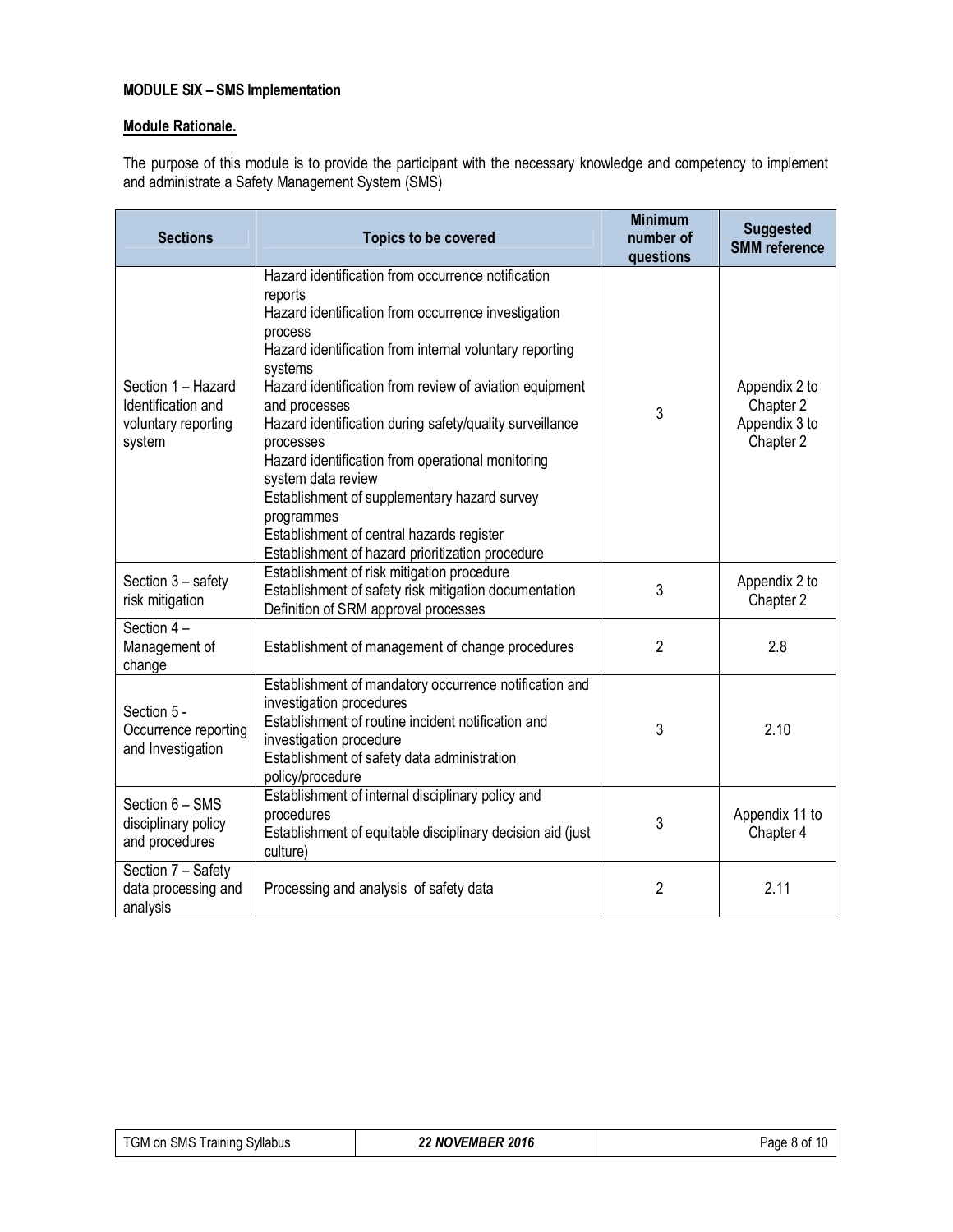# **MODULE SEVEN – Safety Performance Indicators and Acceptable Level of Safety Performance Development**

### **Module Rationale.**

The purpose of this module is to provide the participant with knowledge on the following: Development of SPIs, Development of SPI charts, Target settings, Safety performance monitoring and Establishment and achievement of ALoSP.

| <b>Sections</b>                                                                                                                                 | <b>Topics to be covered</b>                                                                                                                                                                                                                                                                                                                                                                                                                                            | <b>Minimum</b><br>number of<br>questions | <b>Suggested</b><br><b>SMM</b> reference                                                                                                                                  |
|-------------------------------------------------------------------------------------------------------------------------------------------------|------------------------------------------------------------------------------------------------------------------------------------------------------------------------------------------------------------------------------------------------------------------------------------------------------------------------------------------------------------------------------------------------------------------------------------------------------------------------|------------------------------------------|---------------------------------------------------------------------------------------------------------------------------------------------------------------------------|
| Section 1 - SMS<br>safety performance                                                                                                           | Identification of high consequence SPIs<br>Development of high consequence SPIs<br>Establishment of high consequence SPIs target and alert<br>setting<br>Identification of lower consequence SPI<br>Development of lower consequence SPIs chart<br>Establishment of lower consequence SPI targets and alert<br>settings<br>Agreement with CAA on SPI package<br>Establishment of routing SPI performance monitoring<br>Establishment of SPI alert follow up procedures | 4                                        | Appendix 6 to<br>Chapter 5<br>2.12<br>Fig 2-10<br>Tables:<br>$5 - A6 - 1$<br>$5 - A6 - 2$<br>$5 - A6 - 3$<br>$5 - A6 - 4$<br>$5 - A6 - 5$<br>$5 - A6 - 6$<br>$5 - A6 - 7$ |
| Section 2 - SPI and<br>ALoSP development                                                                                                        | Collate potential SPIs<br>Selection of SPIs package<br>Development of SPI charts<br>Incorporation of SPI alerts and target settings<br>Monitoring of individual SPI performance<br>Establishment and achievement of ALoSP                                                                                                                                                                                                                                              |                                          | Tables:<br>$5 - A6 - 1$<br>$5 - A6 - 2$<br>$5 - A6 - 3$<br>$5 - A6 - 4$<br>$5 - A6 - 5$<br>$5 - A6 - 6$<br>$5 - A6 - 7$                                                   |
| Section 3 - SMS<br>training programme                                                                                                           | Development of SMS training programme<br>Establishment of safety training records system                                                                                                                                                                                                                                                                                                                                                                               |                                          | <b>CATS 140</b>                                                                                                                                                           |
| Section 4 - Safety<br>information sharing<br>and exchange                                                                                       | Establishment of mechanisms for safety and SMS<br>communication within the organization<br>Establishment of mechanisms to promote safety<br>information sharing internally and externally                                                                                                                                                                                                                                                                              |                                          | <b>SMS Component</b><br>4.2                                                                                                                                               |
| Section 5 - Internal<br>Establishment of internal SMS audit program<br>and External SMS<br>Definition of external SMS audit provisions<br>Audit |                                                                                                                                                                                                                                                                                                                                                                                                                                                                        | $\overline{2}$                           | <b>SMS Element</b><br>3.3                                                                                                                                                 |

### **14. QUERIES**

Any queries or requests for further guidance as a result of this communications should be sent to: The Manager, CS: QC & AIIR E-mail address:sms@caa.co.za